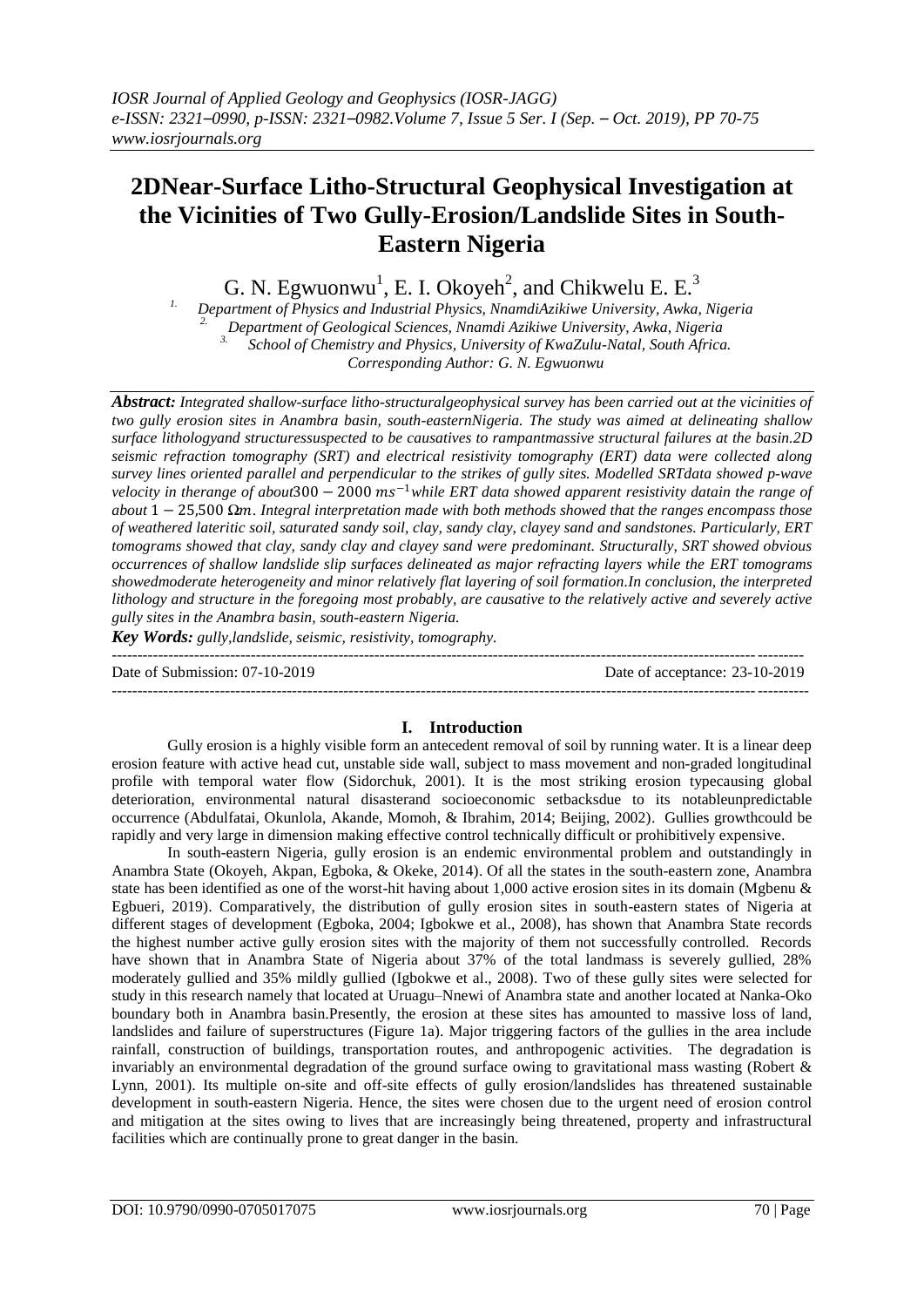The Uruagu-Nnewi gully site has been noticed to be actively progressing for the past decade. The expansion and failure of the gully has resulted to failure of somebuildings and major roads close its boundary prior and during this investigation (Figures 1b).



**Figure 1a:** Google Earth View and Some Pictures of Some Parts of the Nanka-Oko Gully Interior



**Figure** 1b: Active and Progressive failure of a superstructures and a Major Road at the Uruagu-Nnewi Gully site

Before this present investigation, Malaysia(Abidin et al., 2012) applied 2D SRT in evaluating the continuous subsurface ground damage to ascertain landslide geometry. investigated a large landslide in glaciolacustrine clays in the Trieves area with SRT and ERT to correlate them with geotechnical and morphological features. (Rezaei, Amiri, & Beitollahi, 2016) used SRT to check site effect relating to the amplification of ground motion under earthquake loading. SRT and ERT were integrally used for study of structural failure of three building sites in Zaria area, northern western Nigeria (Egwuonwu, 2012). On the other hand, (Alessandro et al., 2014) carried out shallow and deep ERT to distinguish the geological boundary between shallow Quaternary sedimentary deposits and clayey bedrock characterized by moderate resistivity contrast. (Pánek, Hradecký, & Šilhán, 2008) applied ERT in the study of various types of slope deformations in anisotropic bedrock hence showed the best results of promising seams of bodies of active, water-saturated landslides or lacustrine deposits behind landslide dams. (Obiabunmo, Umego, Obiekezie, & Chinwuko, 2014)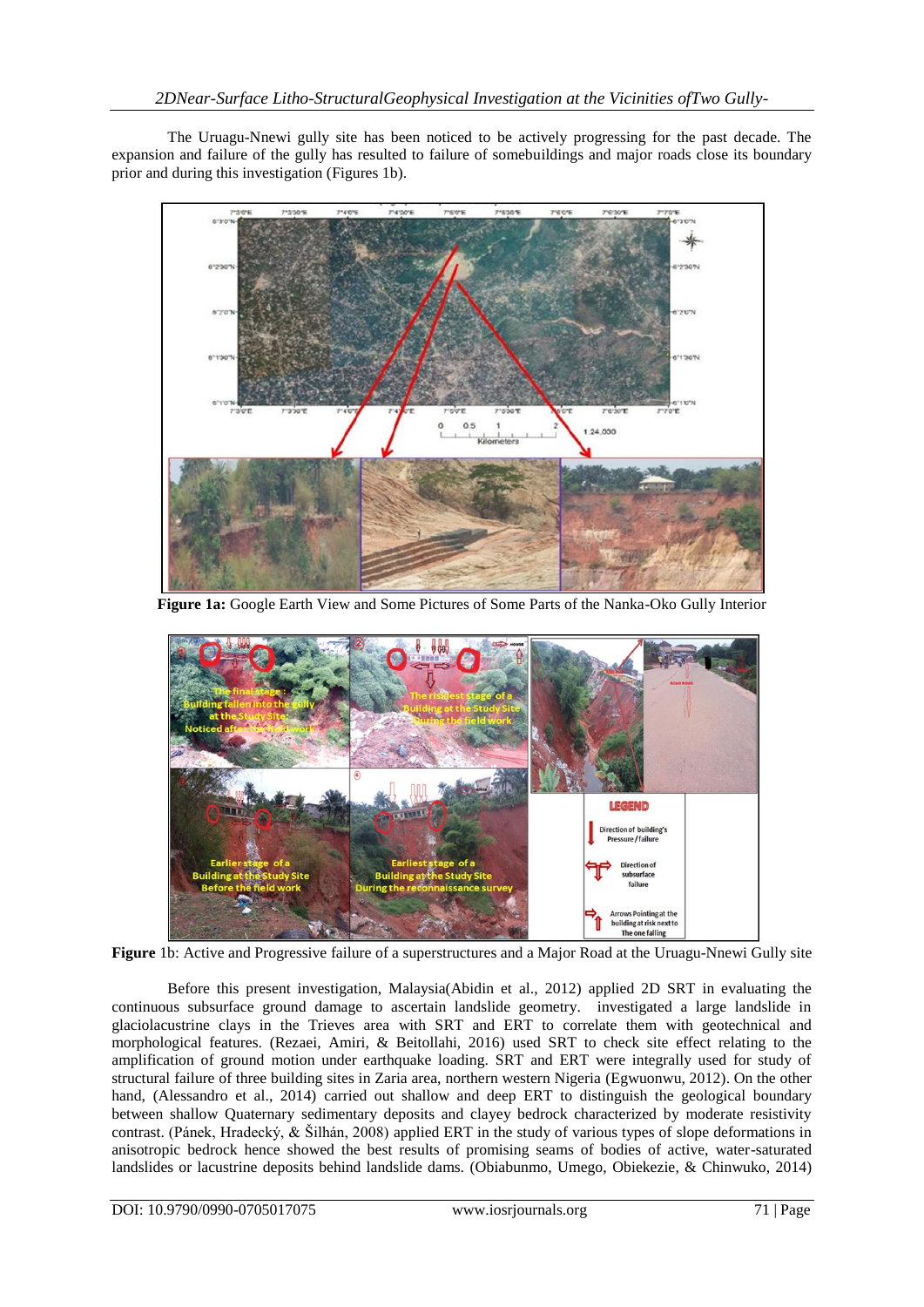carried out thirteen Schlumberger Vertical Electrical Soundings (VES) at Oba and environs of Anambra State which share the same geological environment.

However, in this present study, two dimensional (2D) seismic refraction tomography (SRT) and Electrical Resistivity Tomography (ERT) methods were practically adopted for the investigation. The techniques were used integrally to determine the internal distribution of the shallow earth materials, identification sliding surface geometry, most probable directions of mass movement and water effect on slopesat the gullies' vicinities. The SRT technique consists of inverting the first arrival times to obtain image of p-wave velocity distribution. Refraction tomography usually produces a good lateral velocity change representation of the near surface which has complex velocity structures.As a matter of fact, SRT performs well in many situations where traditional refraction techniques fail(Bery & Saad, 2012; Carpenter, Higuera, Thompson, Atre, & Mandell, 2003). Its models play would play critical role in the analysis of the subsurface, lithology, structures and prominent fracturing.The ERT survey involves injection of current into the ground via a pair of electrodes and then the resulting potential field is measured by a corresponding pair of potential electrodes. 2D ERT has been found to be time saving and more accurate subsurface modelling technique. Because it measures the resistivity changes both in the vertical direction (sounding), as well as in the horizontal direction (profiling) along common survey line at the same time. It is also cost effective because while 1-D resistivity sounding survey involves few readings, 2D imaging surveys involve about 100 to 1000 measurements at a shorter time when carried out with the aid of a computerised electrode selector (Egwuonwu, 2012).

# **II. Methodology And Results**

The 2D SRT technique was applied unveil the compressional speed along refracted ray paths through the soils and rocks in the vicinity of the gully site. Signal input channel of Seismograph *ES3000* was connected to arrayed twenty-four geophones firmly inserted into the ground and aligned along mapped profile lines. At Nanka-Oko site, geophone spacing fixed at 5 m whereas at the Uruagu-Nnewi site, the geophone spacing was limited to the range of 2 to 3 m being a more built-up site. Adjustments of settings were done on the field laptop to suit the array. Shots were triggered by a 50 kg sledge hammer when *insitu*noise was reduced to the bare minimum. To ensure adequate scanning of the surface, the shots were made at each geophone location spaced either two three meters from each other. In order to mask *edge effect* on the resulting 2D SRT tomography model, 2 to 3 other offset shots were before and after the first and the last geophone along each profile lines. The eight profile lines upon which the ERT was measured profiles were equally occupied for the SRT. It was ensured throughout the measurement for the SRT data collection that there was adequate signal enhancement during setting and that the electrical timing device was properly fixed to the sledge hammer for triggering of recording. Thus, all the good seismic signals deliberately generated by the source *insitu* and observed in the seismograph were saved in the field laptop.

During the ERT survey, *ABEM SAS 1000*Terrameteraided by Electrode selector *ES10-64*bothwere powered by a unit of external 12 volts battery, and used for data acquisition. Two cable reels of 21 takeoutseach,were usedfor the eight profiles of 2D ERT, therefore forty-two electrodes were networked with the terrameter viacable jumpers. Hammering on the electrodes and wetting of the ground with salt water were ensured in situations where the groundsurface contact was not found sufficiently moist. In*LUND* resistivity mode of the *SAS 1000*Terrameter, Wenner 32SX protocol of measurements was used register the apparent resistivity values at various points on trapezoidal 2D vertical subsurface. Some precautionary measures taken in the field and these include avoidance of high voltage conductors, conducting wire fences, transformers, and other electrical conductive sources capableof damaging the instrument were ensuredduring the ERT measurements.

The SRT data recorded in SEG-2 format were processed using two softwares namely *SeisImager Rev.4\_08* software (for Uragu-Nnewi site) and *REFLEX-Wversion 3.0* (for the Nanka-Oko site*)*. The *SeisImager Rev.4\_08* software is a master program consisting of four modules namely; *Pickwin, Plotrefa, Wave Eq* and *Geoplot*for data analyses. Particularly, While the *Pickwin*was used to load data and *pick* the first-breakswere, the *Plotrefa* was used for interpretation. For each profile line, the first arrival travel time from the shot point sources were used to create 2D seismic wave velocity distribution of the subsurface. The arrival times per profile line were inverted to obtain 2Dimage of P-wave velocity distribution. The *REFLEX-W* allows trace header coordinates which are stored within the header of each trace. Hence the modules offered by the software include 2D data analysis, wave propagation modelling and interpretation.

Likewise, data inversion was carried out to show the models for the subsurface responses to apparent resistivity.*A RES2DInv* software program was used to plot 2-D resistivity models by finite-differencemethods. This was achieved by having an initial model is modified in an iterative manner so that the difference between the model response and the observed data values is reduced to the barest minimum (Loke, 2004). Least-squares optimization method was used for the iterations. Hence, three distinct 2D images output were shown after the iterations' algorithms namely, the measured apparent resistivity pseudosection, the calculated apparent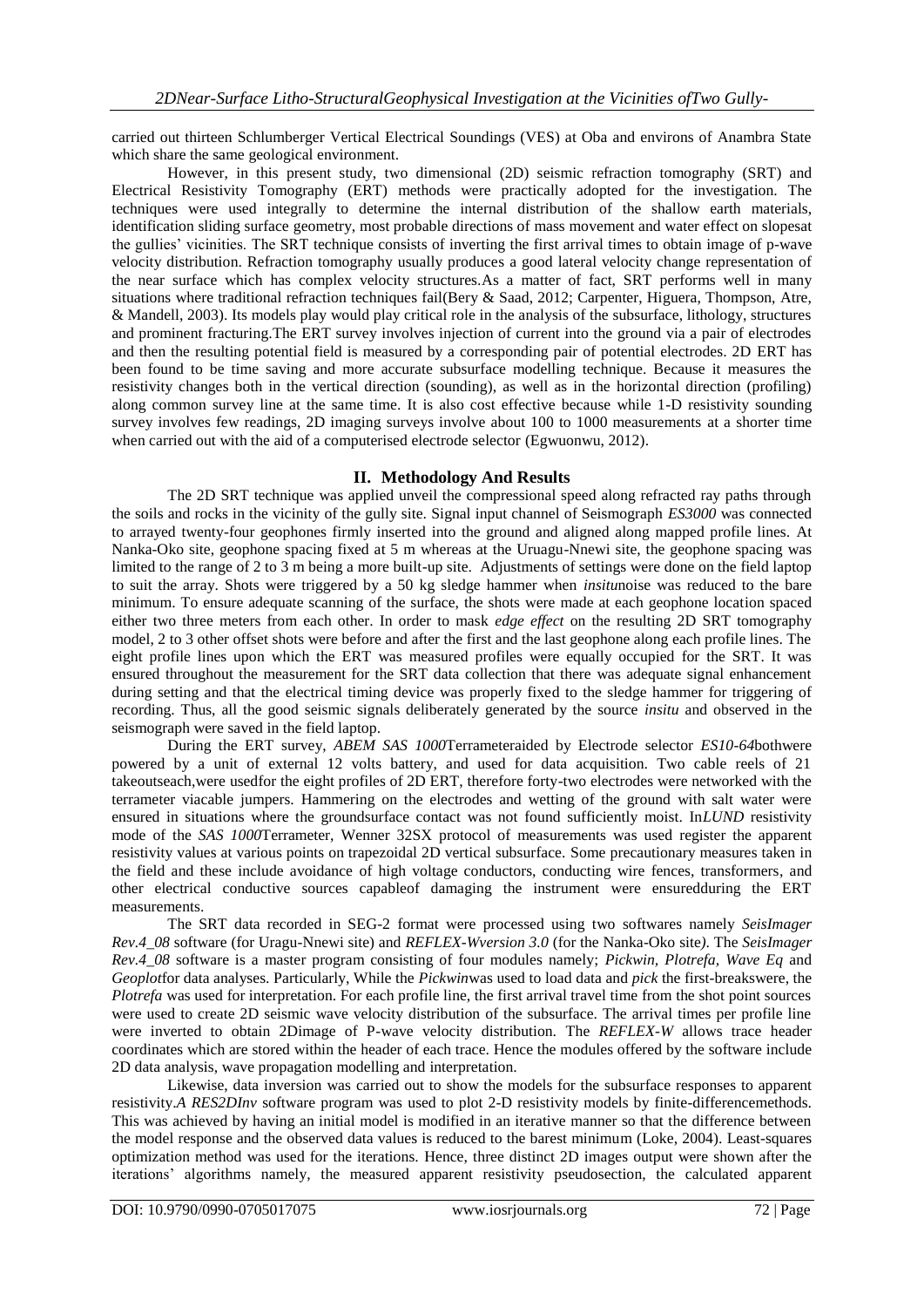resistivity pseudosectionand the true resistivity model after a definite number of iterations of the inversion program. This ranged between 3 and 7 iterations.The 2D tomograms obtained from the ERT (in Ohm-meters) and SRT (in meters per seconds) for some survey lines at one of the sitesare shown in figures 2 to 4 respectively.



Figure 2: 2D P-wave velocity and Electrical Resistivity Model Tomograms at a common survey line at Uruagu-Nnewi Site



**Figure 3:** 2D P-wave velocity and Electrical Resistivity Model Tomograms at a common survey line at Uruagu-Nnewi Site



**Figure 4:** 2D P-wave velocity Model of seismic Refraction Tomograms at three profile lines surveyed at Nanka-Oko Site (a) showing the orientation of the survey lines and the tomogram and (b) showing the danger of sharp and active landslide slip surfaces

The SRT tomogram could be seen to consist of layers of soil of rocks distinguished by different ranges of p-wave velocity. These range from 300 m/s to about 2500 m/s and is attributed to various soils and rocks of distinguished seismic properties. Base on the standard p-wave velocity range published by several researches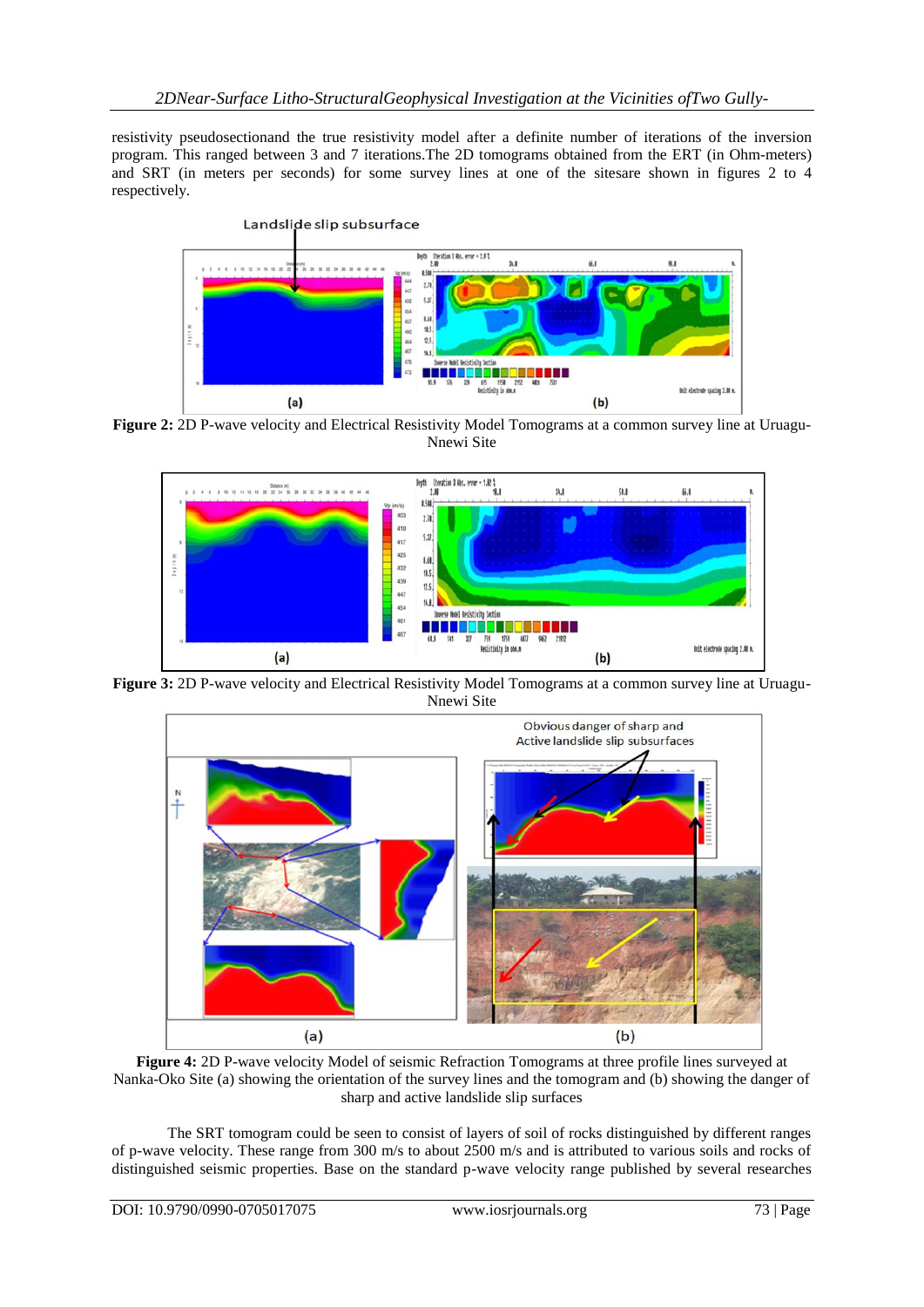and authors in the previous studies namely (Chii & Osazuwa, 2010; Egwuonwu G. N., Ibe S. O., & Osazuwa I. B., 2011; Kearey, Brooks, & Hill, 2002; Nwosu & Emujakporue, 2016), the tomogram encompasses p-wave velocity range for clay, shale, sandy clay, sandstone, dry sand and lose sand.The range of resistivity 1 Ωm to about 25,500 $\Omega$ m is delineated from processed and modelled data. Meaningful interpretation shows that of this wide range, clayey sand  $(50 - 1.500 \Omega m)$ , sandy clay $(40 - 300 \Omega m)$  and saturated soils of various grades (4− 98 Ωm) were observed to be most prominent at the gully's vicinity (FatobaJ O., Salami B. M., & Adesida A., 2013; IEEE 142, 2011; Obiabunmo et al., 2014; Telford, Geldart, Sherif, & Keys, 1990). The shallow surface resistivity distribution is heterogeneous hence, layering at the shallow depths is very minor. Due to the occurrences of intercalates, suspected fractures, the subsurface could be considered to be characterized by undulations which enhances saturation in rainy seasons, hence weakens the shallow surface columns. Both transverse and longitudinal profiles to the strike of the gully were predominantly characterized by very low resistivity values interpreted to be clayey heterogeneity permeable and expansive soils hence making the vicinity to be prone to the failure of both subsurface structures and superstructures in the area.

Structurally from the ERT survey, the shallow-surface contour colorations are predominantly heterogeneous, showing high variability at low contour intervals. Uniformity in the formation of layered subsurface of the soil is not observed common among the delineated profiles. However, relative uniform layers could be observed at some of them and none of these is noticeably a dipping layer in the ERT tomograms. Remarkably but in minority, structural features suspected to be fractured zone and syncline occur (Figure 2 and 3). From the SRT surveys, the refracting surfaces at shallow depths indicate some landslide slip portions at Uruagu-Nnewi site (Figures 2 and 3)and more obviously landslide slip surfaces shown at Nanka-Oko subsurface are predominantly sharp.

### **III. Conclusions**

Results' observations showed that Nanka-Okogully instability is more severe than that of Uruagu-Nnewi site. However, based on the lithological and structural analyses of the SRT in agreement with (Chii & Osazuwa, 2010; Egwuonwu G. N. et al., 2011; IEEE 142, 2011; Kearey et al., 2002; Nwosu & Emujakporue, 2016; Telford et al., 1990)and,the ERT results and interpretations which agree with (FatobaJ O. et al., 2013; IEEE 142, 2011; Obiabunmo et al., 2014; Telford et al., 1990); the following conclusion are hereby drawn about the two gully sites:

- i. Unconsolidated clay, sand, sandy clayey, clayey sand, loose sand, sand stones andweathered lateritic soil predominantly occupy the shallow depths of the gullies' vicinities
- ii. The shallow-surface soil formation at the are weak, heterogeneous and frequently prone to saturation
- iii. The subsurface structures are characterized by undulations, suspected synclines and landslide slip sub surfaces ranging from gentle to sharp ones at the gullies' vicinities.

The interpreted lithology, anomalous structures and defects, could integrally be causative to the instability and failure of gully sites. These delineated soils have high saturation capacity which invariably weakens the gully walls hence leading to landslide. The clayey, weak and heterogeneous soils at shallow depths of siteswould pose danger and when exacerbated by saturation due to frequent flooding seasonal in the area, the danger is more obvious. A proactive measure is thereby suggested in bid to curb the menace. Suggested areas for further studies may include deep and detailed seismic reflection tomography, textural characterization, clay swell test and other geotechnical measurements. Targeting gully control or mitigation of it is very eminent in the developing south-eastern Nigeria hence conscientious attention of indigenous geophysicists, civil engineers and government is invariably required to achieve its check as a matter of urgency.

### **References**

- [1]. Abdulfatai, I. A., Okunlola, I. A., Akande, W. G., Momoh, L. O., & Ibrahim, K. O. (2014). Review of Gully Erosion in Nigeria: Causes, Impacts and Possible Solutions. *Journal of Geosciences and Geomatics, Science and Education Publishi,, 2*(3), 125-129. doi:10.1 2691/jgg-2-3-8
- [2]. Abidin, M. H. Z., Saad, R., Ahmad, F., Wijeyesekera, D. C., Matarul, J., & Baharuddin, M. F. T. (2012). Seismic Refraction Investigation on near Surface Landslide at the Kundasang Area in Sabah, Malaysia,. *Procedia Engineering, 50*, 516 – 531.
- [3]. Alessandro, A. D., Guerra, I., Anna, G. D., Gervasi, A., Harabaglia, P., Luzio, D., & Stellato, G. (2014). Integration of onshore and offshore seismic arrays to study the seismicity of the Calabrian Region: a two steps automatic procedure for the identification of the best stations geometry. *Advances in Geosciences, 36*, 69–75. Retrieved fro[m www.adv-geosci.net/36/69/2014/](file:///C:\Users\217052231\Downloads\www.adv-geosci.net\36\69\2014\) doi:10.5194/adgeo-.
- [4]. Beijing, T. (2002). *Soil Erosion, Biggest Global Environment Problem:*. Paper presented at the 12th International Soil Organization (ISCO) Conference,, Beijing.
- [5]. Bery, A. A., & Saad, R. (2012). Correction of Seismic P –Wave Velocities with engineering parameters (N Value and Rock Quality) for Tropical Environmental study,. *International Journal of Geosciences, 3. 4.*, 749 – 757.
- [6]. Carpenter, P. J., Higuera, D. I. C., Thompson, M. D., Atre, S., & Mandell, W. (2003). Accuracy of Seismic Refraction Tomography Codes at Karst Sites, Geophysical Site Characterization: Seeing Beneath the Surface, Proceedings of a Symposium on the Application of Geophysics to Engineering and Environmental Problems, San Antomo,. 832 – 840.